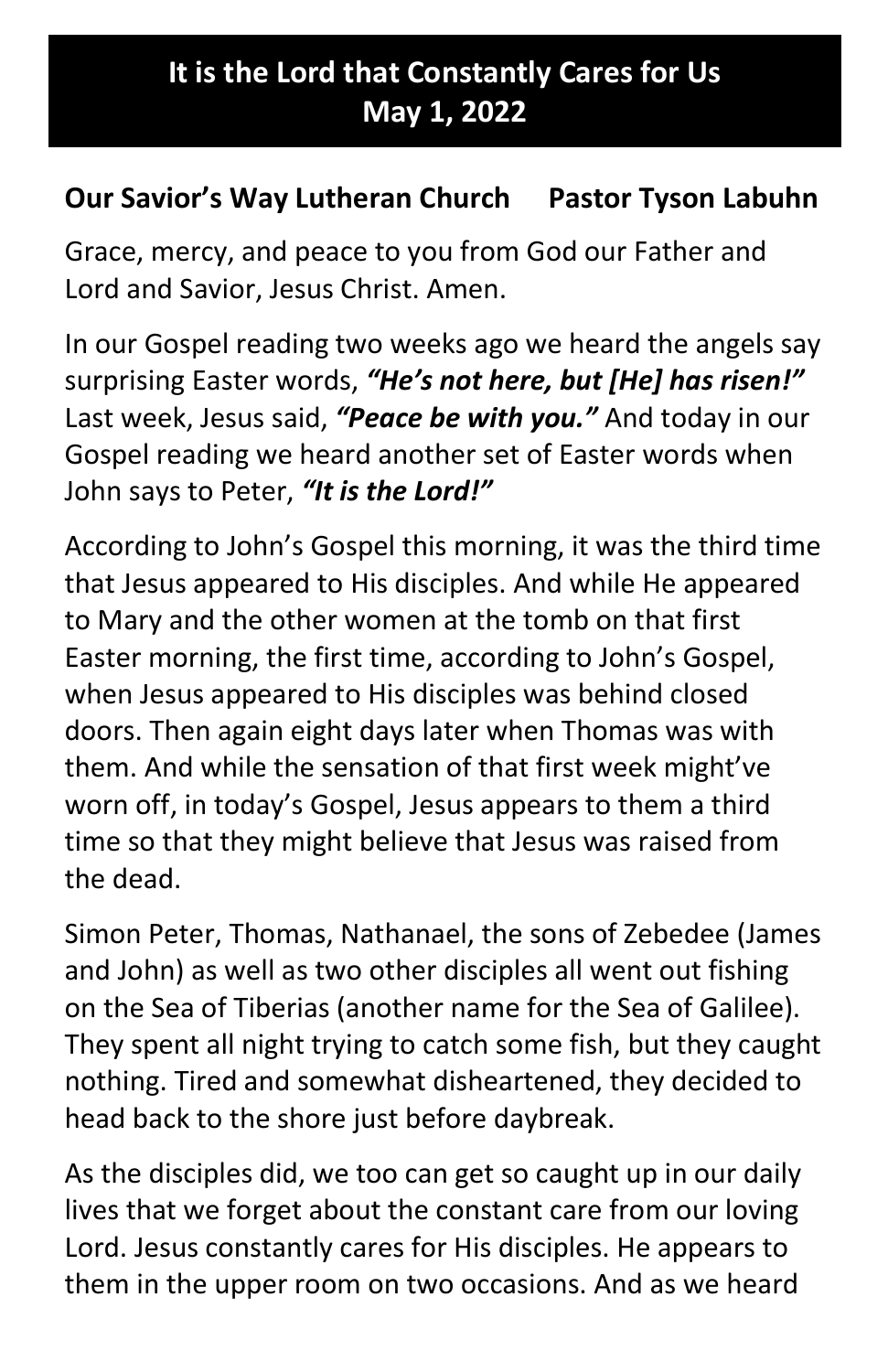today, He's waiting for them on the shore. And yet, the disciples are so caught up within themselves that they didn't recognize when the Lord was speaking to them.

When we get caught up in disappointment and frustration with what we're trying to accomplish, there are times that we don't recognize when our Lord is speaking to us. Instead, we often needlessly worry about the smaller things of this world. And we even worry at times if God even cares for us or our loved ones at all. But our heavenly Father knows even the most insignificant details of our lives. His concern is for you and He knows every single hair on your head.

But I think that for some of us He's making it easier on Himself. Now if God is so concerned with every single hair, you can be assured that He is more concerned about the things that really matter to you. Because the Lord's care is constant. And even though we're all sinners, we experience His gracious generosity by forgiving us our sins. He remembers them no more. And even though we betray Him with our thoughts, words, and deeds, in His great love for us, He separates our sins from us, as far as the east is from the west.

There's a story of a man who was shipwrecked on a deserted island. He scrounged around and was able to build a little hut for some protection from the sun, and warmth at night. And he prayed for his rescue, but when He looked out on the horizon for a ship, He didn't see one. It seemed like for weeks he lived under the hot sun and the cold nights.

Then one day, when he returned from His search for food, he came back to find his little shelter in flames. He was crushed. What little possessions he had were burning up and there was nothing he could do but watch. So that night, he slept out in the open by the ashes and wondered why God hadn't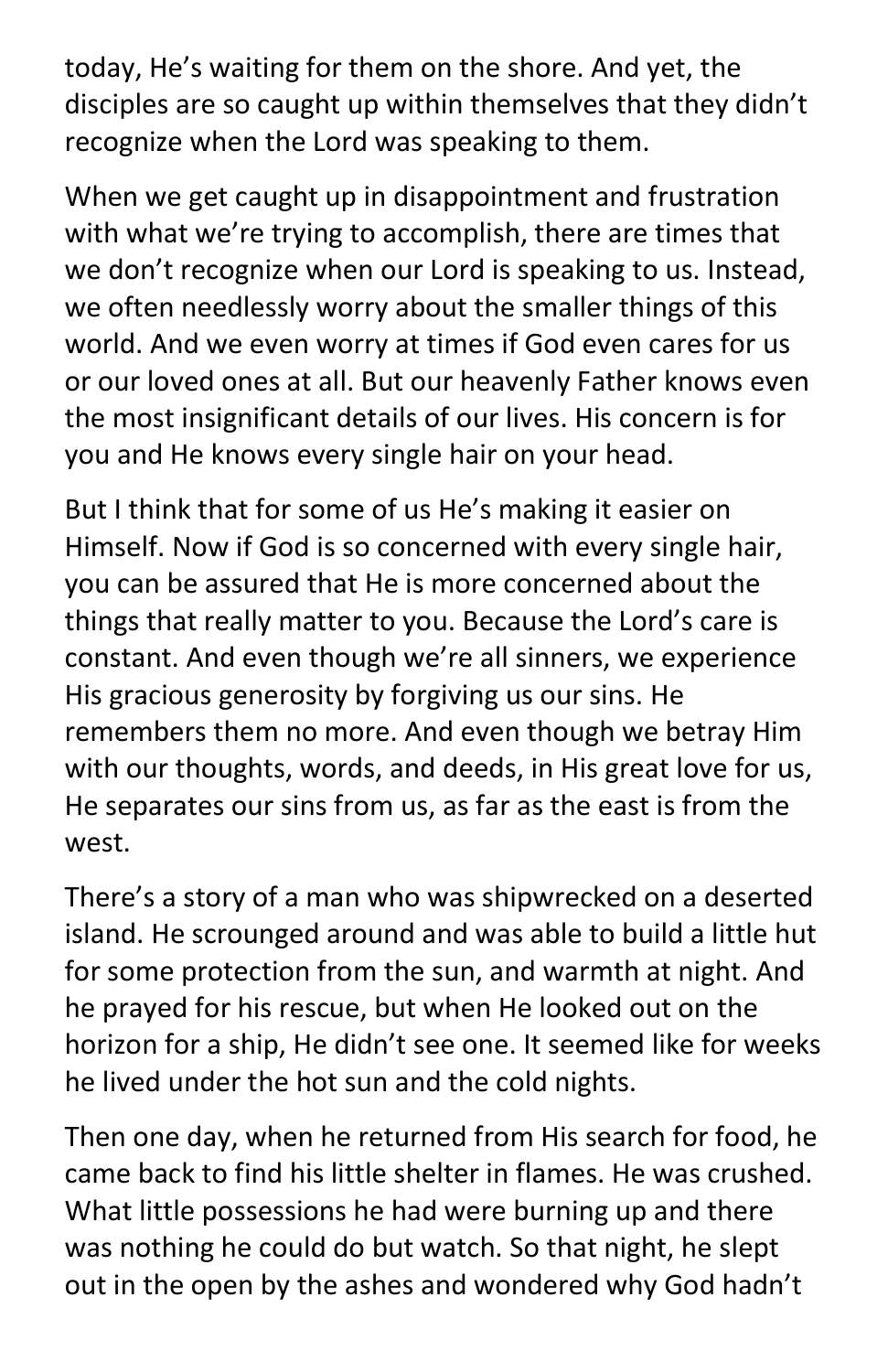listened to his prayers. Prayers for rescue. But early the next morning he saw a ship anchored off the island. And the captain who came to rescue him said, "We saw your smoke signal, and so we came to see what you needed." The man had thought that everything had been taken away and he was without anything. But he soon realized that the very instruments that he thought would save him became the instruments that God used to bless him. God seemed so far away, and yet He was there all the time, caring for him, even though what seemed to be disastrous to the man so that the man might be saved.

Now, getting back to our Gospel for today, Jesus asks the disciples, even before they get to the shore, "Children, do you have any fish? They replied, 'No.'" (John 21:5) They had fished all night. They were disheartened and ready to be done. But then they hear, "Cast the net on the right side of the boat, and you will find some." (John 21:6) The disciples did so and their net was filled… Our Lord provided for them powerfully.

John says to Peter, "It is the Lord!" And what does Peter do? He jumps in the water. And they brought in 153 fish, which was a large number for them and the net didn't break. Jesus continues to show that He cares for them because on the shore He had prepared a fire, He had brought some bread, and was grilling some fish. Jesus says to them to, "bring some of the fish they had just caught." (John 21:10) And without even having to ask, by His grace their eyes and hearts were opened once again to see that he constantly cares for us.

"It is the Lord!" This simple gospel message needs to be shared with the world today. Jesus wants all of us to have what these disciples had. He wants us to know, believe, and boldly proclaim that "It is the Lord!" The Lord God who constantly cares and provides for us out of His grace. That